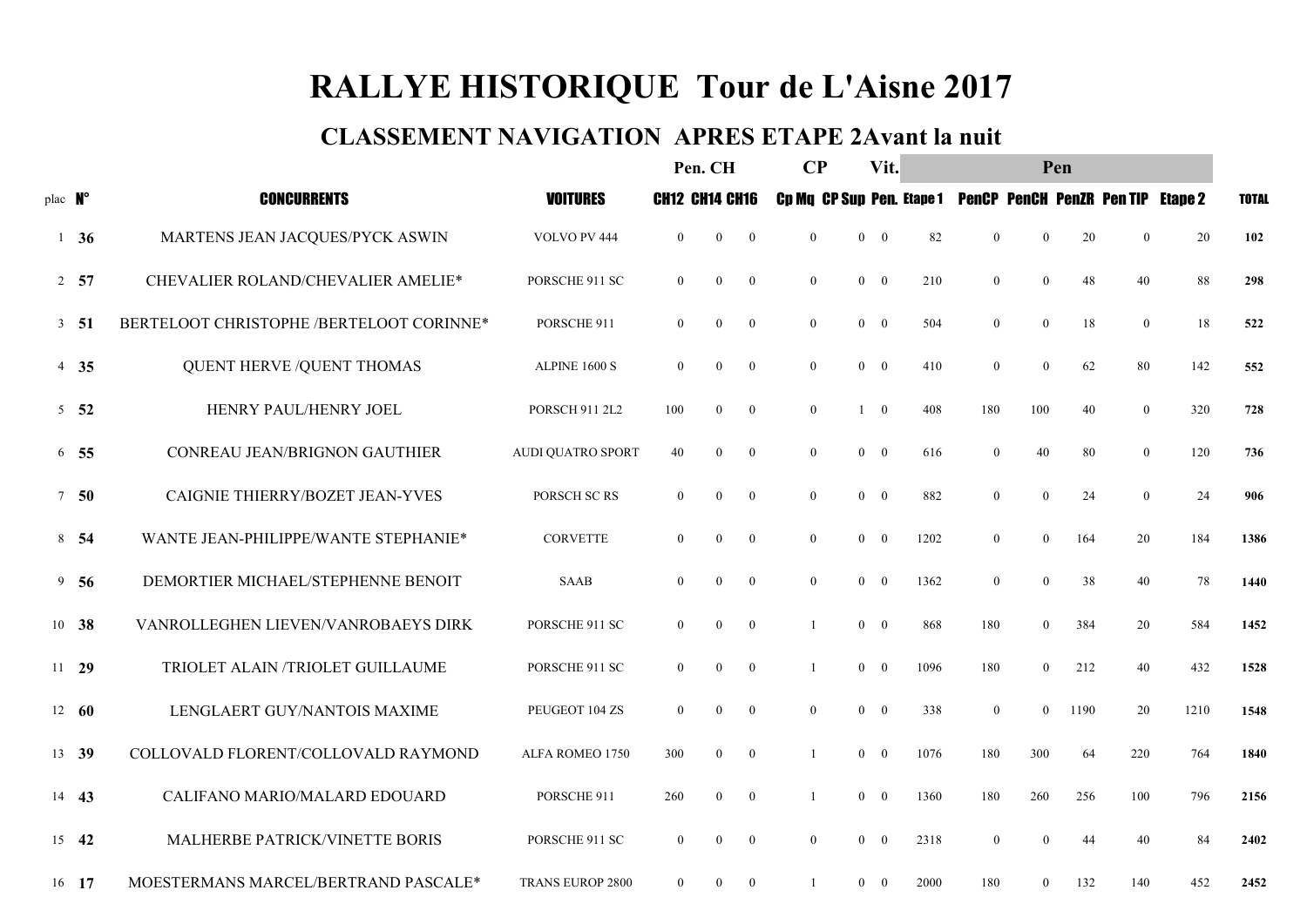# RALLYE HISTORIQUE Tour de L'Aisne 2017

### CLASSEMENT NAVIGATION APRES ETAPE 2Avant la nuit

|         |               |                                       |                      | Pen. CH               |                  | $\bf CP$       |                | Vit.           |                |                                  |                  |                  |      |                                 |                |              |
|---------|---------------|---------------------------------------|----------------------|-----------------------|------------------|----------------|----------------|----------------|----------------|----------------------------------|------------------|------------------|------|---------------------------------|----------------|--------------|
| plac N° |               | <b>CONCURRENTS</b>                    | <b>VOITURES</b>      | <b>CH12 CH14 CH16</b> |                  |                |                |                |                | <b>Cp Mq CP Sup Pen. Etape 1</b> |                  |                  |      | <b>PenCP PenCH PenZR PenTIP</b> | <b>Etape 2</b> | <b>TOTAL</b> |
|         | 17 53         | LE BAUT CHRISTIAN/LE BAUT AGNES*      | <b>CITROEN DS 23</b> | 140                   | $\mathbf{0}$     | 20             | $\overline{0}$ | $\overline{0}$ | $\mathbf{0}$   | 240                              | $\mathbf{0}$     | 160              | 2154 | 80                              | 2394           | 2634         |
|         | 18 21         | FEURTET OLIVIER/SPAGNOLI GILBERT      | ALFA ROMEO GT        | 40                    | $\overline{0}$   | $\bf{0}$       |                | $\overline{0}$ | $\overline{0}$ | 2280                             | 180              | 40               | 58   | 220                             | 498            | 2778         |
|         | 19 23         | DE CRAENE MARC/PIGEOLET DANIEL        | OPEL MANTA           | $\overline{0}$        | $\mathbf{0}$     | $\mathbf{0}$   | $\overline{0}$ | $\overline{0}$ | $\overline{0}$ | 2710                             | $\mathbf{0}$     | $\mathbf{0}$     | 62   | 80                              | 142            | 2852         |
|         | 20 24         | <b>DUBOIS RICHARD /GAUCHET JEAN</b>   | PORSCHE 2L7          | $\overline{0}$        | $\boldsymbol{0}$ | $\overline{0}$ | $\overline{0}$ | $\mathbf{0}$   | $\overline{0}$ | 2580                             | $\boldsymbol{0}$ | $\mathbf{0}$     | 206  | 120                             | 326            | 2906         |
|         | $21 \quad 27$ | VIET BRUNO/VIET JEAN BAPTISTE         | CITROEN CX 2400 Gti  | $\boldsymbol{0}$      | $\boldsymbol{0}$ | $\bf{0}$       |                | $\mathbf{0}$   | $\overline{0}$ | 2708                             | 180              | $\boldsymbol{0}$ | 122  | 40                              | 342            | 3050         |
|         | 22 61         | PAPPIJN NIC /VERTHE KENNETH           | PORSCHE SC           | $\overline{0}$        | $\mathbf{0}$     | 40             | -1             | $\overline{0}$ | $\overline{0}$ | 736                              | 180              | 40               | 2276 | 140                             | 2636           | 3372         |
|         | $23 \t 63$    | <b>GOBLET OLIVIER/NAMUR BENEDICTE</b> | FIAT 128 COUPE       | 60                    | $\overline{0}$   | $\overline{0}$ | 2              | $\overline{0}$ | $\overline{0}$ | 2354                             | 360              | 60               | 654  | 40                              | 1114           | 3468         |
|         | 24 28         | LENS HENRI /LENS ANTOINE              | ALFA ROMEO 2000      | $\boldsymbol{0}$      | $\boldsymbol{0}$ | $\bf{0}$       | -1             | $\mathbf{0}$   | $\overline{0}$ | 2982                             | 180              | $\overline{0}$   | 590  | 20                              | 790            | 3772         |
|         | $25 \quad 46$ | HERMAND JEAN- PIERRE/MAIGNE PHILIPPE  | ALPINE 1600 S        | 160                   | $\mathbf{0}$     | $\mathbf{0}$   | 2              | $\overline{0}$ | $\mathbf{0}$   | 3408                             | 360              | 160              | 148  | 40                              | 708            | 4116         |
|         | 26 44         | LEGRAND JULIEN/LEGRAND KARINE*        | PORSCHE 911 TARGA    | 200                   | $\mathbf{0}$     | 40             | $\overline{1}$ |                | $1 \quad 0$    | 1626                             | 360              | 240              | 2026 | 80                              | 2706           | 4332         |
|         | 27 33         | DAMERY OLIVIER /HIBON FRANCOIS        | PORSCHE 911 SC       | 80                    | $\boldsymbol{0}$ | $\bf{0}$       | $\overline{0}$ | $\mathbf{0}$   | $\bf{0}$       | 3606                             | $\boldsymbol{0}$ | 80               | 524  | 200                             | 804            | 4410         |
|         | 28 40         | RIOU PHILIPPE/RIOU NICOLE*            | ALPINE A310 V6       | 280                   | $\mathbf{0}$     | $\overline{0}$ | -1             | $\overline{0}$ | $\overline{0}$ | 3610                             | 180              | 280              | 254  | 160                             | 874            | 4484         |
|         | 29 58         | <b>GUYOT SEBASTIEN/BOULAIN ALEXIS</b> | <b>BMW 323I</b>      | $\overline{0}$        | $\overline{0}$   | 20             | $\overline{0}$ | $\mathbf{0}$   | $\overline{0}$ | 2722                             | $\boldsymbol{0}$ | 20               | 1902 | 160                             | 2082           | 4804         |
|         | 30 19         | CARETTE FRANCK /LEBON CHRISTOPHE      | BMW 323 i            | 140                   | $\boldsymbol{0}$ | $\bf{0}$       | 2              | $\mathbf{0}$   | $\mathbf{0}$   | 4222                             | 360              | 140              | 336  | 140                             | 976            | 5198         |
|         | $31 \quad 22$ | JOLY BRUNO/JOLY DELPHINE*             | PEUGEOT 104 ZS       | 40                    | $\boldsymbol{0}$ | $\bf{0}$       | 2              | $\overline{0}$ | $\overline{0}$ | 4710                             | 360              | 40               | 150  | 220                             | 770            | 5480         |
|         | 32 34         | VANLANDUYT CHRISTIAN/DUBOIS BERNARD   | ALFA 1300 GT         | 400                   | $\Omega$         | $\mathbf{0}$   | $\overline{4}$ | $\mathbf{1}$   | $\overline{0}$ | 3806                             | 900              | 400              | 430  | 20                              | 1750           | 5556         |